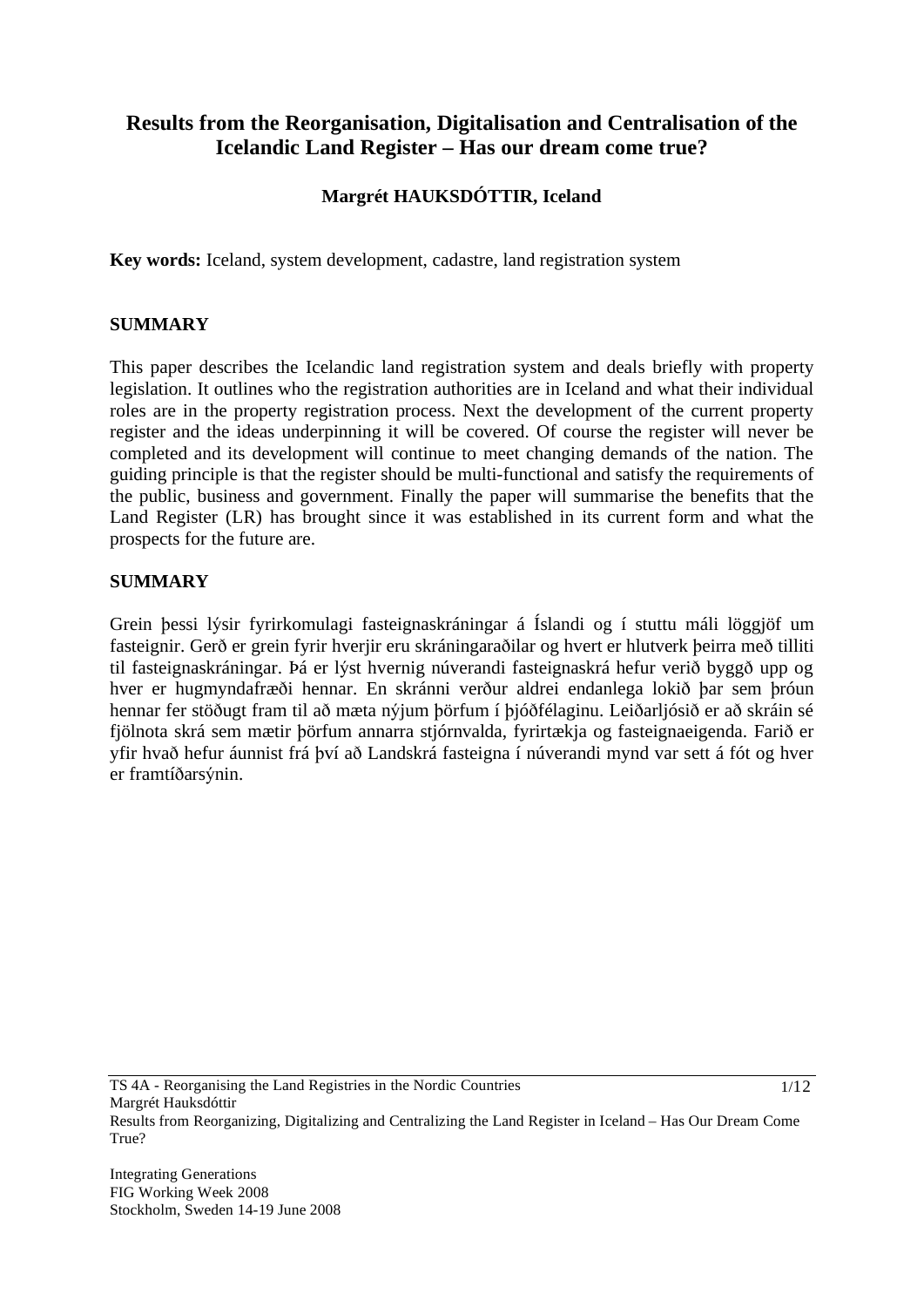# **Results from the Reorganisation, Digitalisation and Centralisation of the Icelandic Land Register – Has our dream come true?**

# **Margrét HAUKSDÓTTIR, Iceland**

# **1. INTRODUCTION**

The Land Registry of Iceland (Icelandic: Fasteignamat ríkisins; hereafter: FMR) was established in law in 1976. The agencys role was to maintain a cadastral register of all real estate in Iceland and carry out property valuation. Initially FMR received all property data from the municipalities, who at the time numbered over 200. Each municipality maintained a register of properties in its own district. Under the provisions of the law it was planned that legal registration would become part of the LR when such a change was deemed timely. This became a reality 25 years later when the LR came into being on 1. January  $2001<sup>1</sup>$ 

# 2. THE TERM "REAL PROPERTY"<sup>2</sup>

The definition of the term "real property" is found in the law on The Registration and Valuation of Real Property<sup>3</sup> and reads as follows: "A real property is a defined piece of land, *including its organic and non-organic parts along with all rights and structures which attached thereto."* 

In the law on The Purchase of Real Property<sup>4</sup> the concept is defined as follows: *"In the context of this law real property is a defined piece of land together with its natural parts; organic and non-organic, and those structures which are permanently attached to the land. Real property also includes an share of ownership of a jointly owned house or other structure, where ownership is divided."*

In urban areas in Iceland it is usually the case that plots of land are owned by the municipality and leased for extended periods, typically 50-75 years. The plot lessee has the same rights of disposal of the plot that they would have if they owned it; i.e. they may build a house, mortgage and sell the property. It is also common that summer house plots in the Icelandic countryside are owned by the owner of the estate on which they are located. The duration of the lease on summer house plots is usually shorter than those on urban plots, typically 25-50 years. Additionally leases on summerhouse plots sometimes limit the rights of disposal of the lessee, e.g. by prohibiting them from selling the summer house together with the plot lease.

TS 4A - Reorganising the Land Registries in the Nordic Countries Margrét Hauksdóttir

2/12

Integrating Generations FIG Working Week 2008 Stockholm, Sweden 14-19 June 2008

l

<sup>&</sup>lt;sup>1</sup> Guðmundur J. Guðmundsson. "Fasteignamat á Íslandi – Frá tíundarlögum til Landskrár fasteigna", Ársskýrsla *2000, Fasteignamat ríkisins.*

<sup>&</sup>lt;sup>2</sup> See Viðar Már Matthíasson, "Fasteignahugtakið", *Ársskýrsla 2003, Fasteignamat ríkisins.*<br><sup>3</sup> Levi en Besistration og d'Valuation of Boal Bronesty, nr. 6/2001, estiele 2

<sup>&</sup>lt;sup>3</sup> Law on Registration and Valuation of Real Property, nr. 6/2001, article 3.

<sup>4</sup> Law on the Purchase of Real Property, nr. 40/2002, article 2.

Results from Reorganizing, Digitalizing and Centralizing the Land Register in Iceland – Has Our Dream Come True?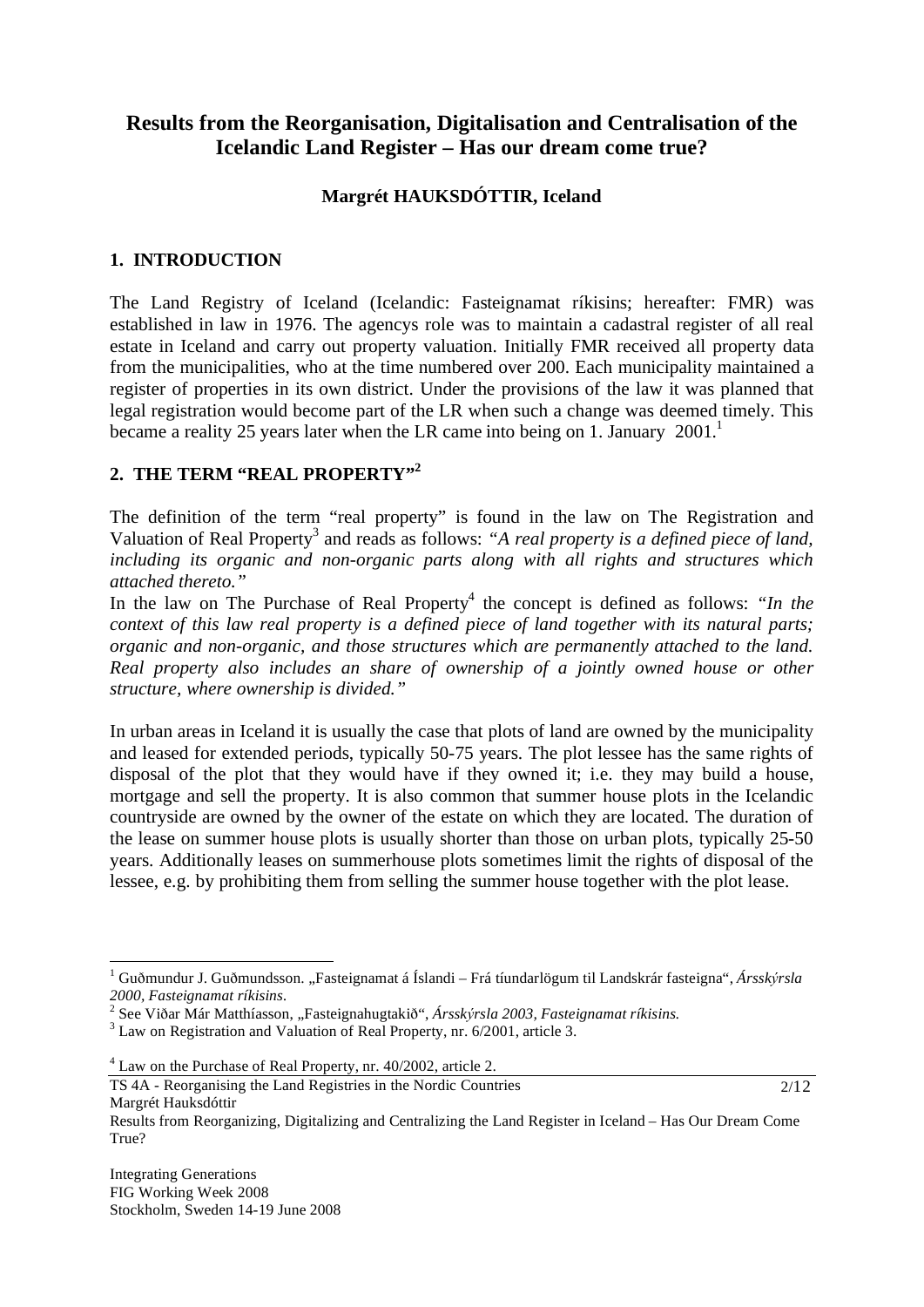In recent years there have been efforts to define boundaries of ownership of land in the Icelandic highlands. This work has proved problematic and the Uninhabited Areas Board was established to rule on boundary positions based on the competing claims of estate owners and the Ministry of Finance (acting on behalf of the state). It is possible to appeal the decisions of the Uninhabited Areas Board in the courts. All highland land that has no established history of ownership is classified as National Land, defined in law as *"An area of land outside private or state ownership; notwithstanding any limited title held by individuals or other parties."<sup>5</sup> .* It is intended that National Land will be registered in the LR. $<sup>6</sup>$ </sup>

In Icelandic law there is no definition of how far below or above ground level title extends. It is assumed that title extends as far the land is usable as long as there is no special limitation in law.

# **3 REGISTRATION LAW**

# **3.1 Registration of Real Property Information**

The  $law<sup>7</sup>$  states:

*"Real Property, parts thereof and discrete structures shall be registered as seperate units in the Land Register as follows:* 

*a) land, i.e. every parcel of land that can be viewed as an inependent unit due to special ownership or usage rights, characteristics, boundaries or utilisation,* 

*b) structures that have been made in or on the ground or that are otherwise connected to the ground,* 

*c) discrete property units in multi-unit properties according to the law on multi-unit properties,* 

- *d) parts of structures if they have a seperate use,*
- *e) arable land*
- *f) profits á prendre,*
- *g) other rights related to the property.*

*By means of setting regulations the Minister can determine a more precise registration consistent with the above and also to register more property units than those which are mentioned in article 2."* 

#### **3.2 Registration of Rights**

l

The Law on Legal Registration (nr. 39/1978) applies to registration of legal rights. This law does not give a clear definition of the term "legal registration", but it implies that: *legal registration is the public registration of documents pertaining to rights over a specific* 

 $7$  Law on The Registration and Valuation of Real Property, nr. 6/2001, article 3.

TS 4A - Reorganising the Land Registries in the Nordic Countries Margrét Hauksdóttir

3/12

 $<sup>5</sup>$  Law on National Lands and the determination of National Land, Highland Pasture and Freehold Land</sup> Boundaries, nr. 58/1998.

<sup>&</sup>lt;sup>6</sup> See Gunnar F. Guðmundsson, "Afréttareign í sögu og samtíð", *Ársskýrsla 2001, Fasteignamat ríkisins.*<br>7 Lew en The Besistration and Velustion of Besl Bronerty, nr. 6/2001, ertiele <sup>2</sup>

Results from Reorganizing, Digitalizing and Centralizing the Land Register in Iceland – Has Our Dream Come True?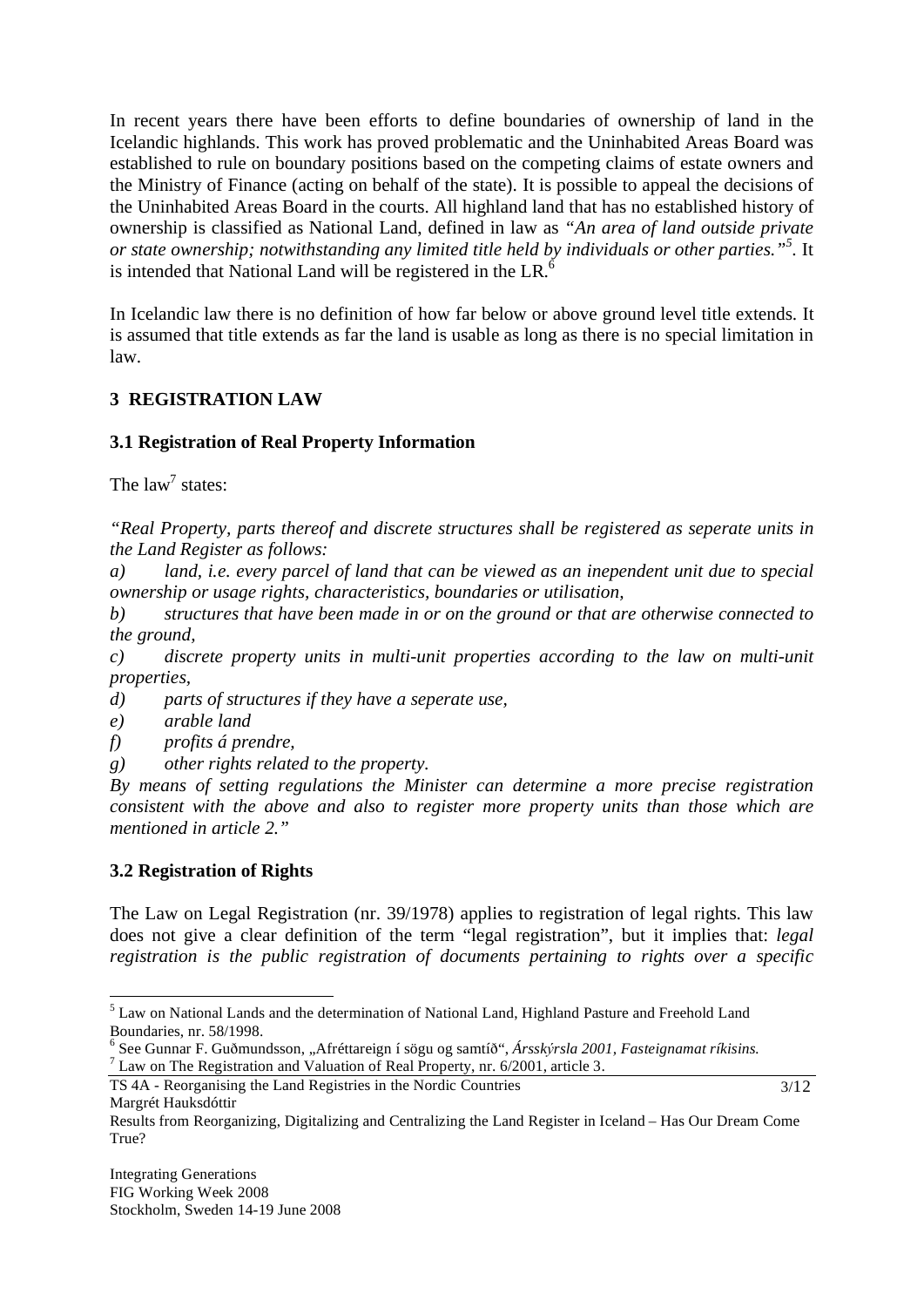*property. There are certain legal consequences that follow this public registration.<sup>8</sup>* Thus legal registration essentially produces a register of rights in which documents are registered with the purpose of protecting the interests of registered right-holders from third parties.

Generally it is not compulsory to register contracts or other documents although there are exceptions, e.g. it is compulsory to register first registration, subdivision and transfer of part documents as these all create a new property in the register. Sales contracts and transfer deeds are not subject to compulsory registration but in practice they are almost always registered. Whether a contract is registered or not does not materially affect the contractual relationships that are created by it.

There are no restrictions on who may register a document as long as it is signed by the property owner. Certain documents require the signature of a spouse under matrimonial law. In practice most documents relating to the purchase and sale of real property are produced by state-certified real estate agents or legal professionals and most mortgage documents are produced by financial institutions. To be eligible for registration signatures on deeds of sale and mortgage that are not issued by a public body must be witnessed by a notary public, lawyer, state-certified real estate agent or two other witnesses. In practice notaries public are rarely used in Iceland.

Rights are only registered in the Legal Registration Section of the LR. However the other sections of the LR contain information that is registered in the public interest.

The Legal Registration Section falls under the Minister of Justice and contains information regarding the legal owners of a property and the proportion of their ownership along with mortgages, encumbrances etc.

Legal registration also records both direct and indirect sources of title to property. Direct sources of title include property transfers while indirect sources include: easements, leases, mortgages and rights of seizure, purchase and pre-emption. Documents can also contain various easements and declarations which should be described in detail. These can include rights of access and various rights of use. Statutory encumbrances, such as those intended to protect the environment, are not usually registered on individual properties but rather appear on the estate plans maintained by the municipalities. An exception to this rule is building plot leases which usually contain requirements for the plot owner (most often the municipality) to install water, electricity, telephone and sewerage connections. Building plot leases are nearly always registered.

<sup>8</sup> orgeir Örlygsson. *inglsingar* – *Mistök í inglsingum – Réttarreglur*, Reykjavík 1993, pg. 17.

TS 4A - Reorganising the Land Registries in the Nordic Countries Margrét Hauksdóttir

 $4/12$ 

 $\overline{a}$ 

Results from Reorganizing, Digitalizing and Centralizing the Land Register in Iceland – Has Our Dream Come True?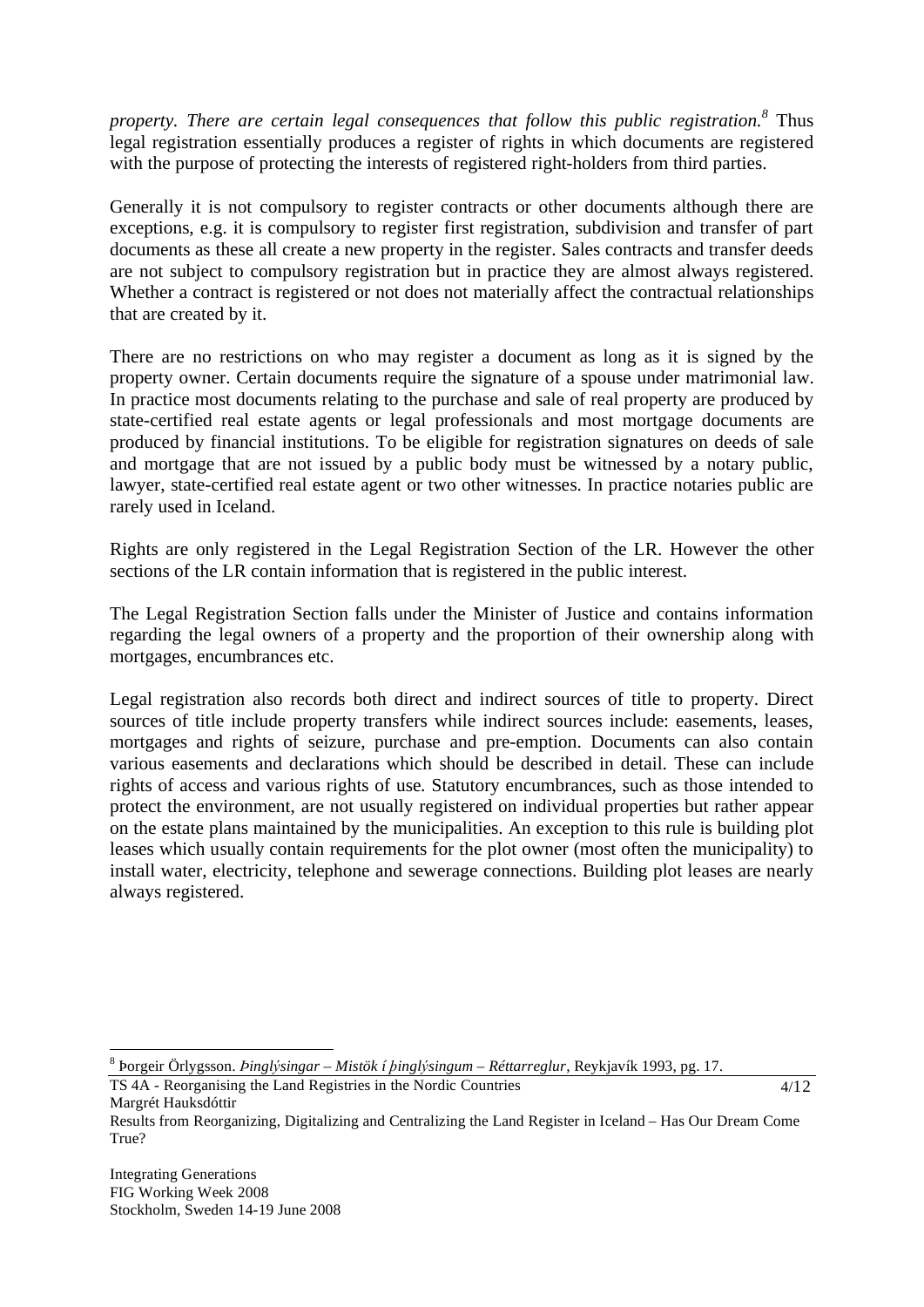# **4 THE LAND REGISTER**

# **4.1 Overview**

Iceland has a central public register, the information it contains is both entered and used by central and local government. The aim for the LR was to unify several existing property registers held by various different government organisations and harmonise the information held in them. The guiding principle was to provide a register with multiple uses to satisfy the requirements of the public, business and government. Registration is carried out by FMR as well as Iceland´s 79 municipalities and 26 district magistrates.

# **4.2 Content of the Land Register**

The LR consists of information on the land, rights and structures that are associated with a real property. As well as administering the LR FMR collects information and determines property tax and fire insurance values.The property tax valuation is based on market price and used to determine local and central government property charges. Fire insurance valuation is based on the construction cost of a property.

The main sections of the LR are as follows:

The **Property Information Section** holds the basic information about a property, such as address, register unit identifier, location and boundaries. This information cannot be amended without the agreement of all three registration authorities: the municipality, the district magistrate and the Land Registry of Iceland.

The **Building Information Section** includes information about the type of building, its size, building material, year of construction, use etc. This information originates from the municipality and is input into the land register by them.

In the **Valuation Information Section** is found a detailed description of the building for example flooring material, fittings as well as information on the quality and condition of the property. This section also holds property tax and fire insurance valuation information.

The **Legal Registration Information Section** contains information on the legal owner of a property and other right holders, as well as mortgages and other encumbrances. The district magistrate enters information into this section of the land register.

# **4.3 Centralisation of Information in the Land Register**

As has been previously mentioned the idea for the LR was mentioned in law in 1976 but it did not become a reality until January 1st 2001. Its stated aims were:

- to stop multiple registration of property by uniting the main property registers.
- to standardise the process for creating a new property in the register
- TS 4A Reorganising the Land Registries in the Nordic Countries Margrét Hauksdóttir

Results from Reorganizing, Digitalizing and Centralizing the Land Register in Iceland – Has Our Dream Come True?

5/12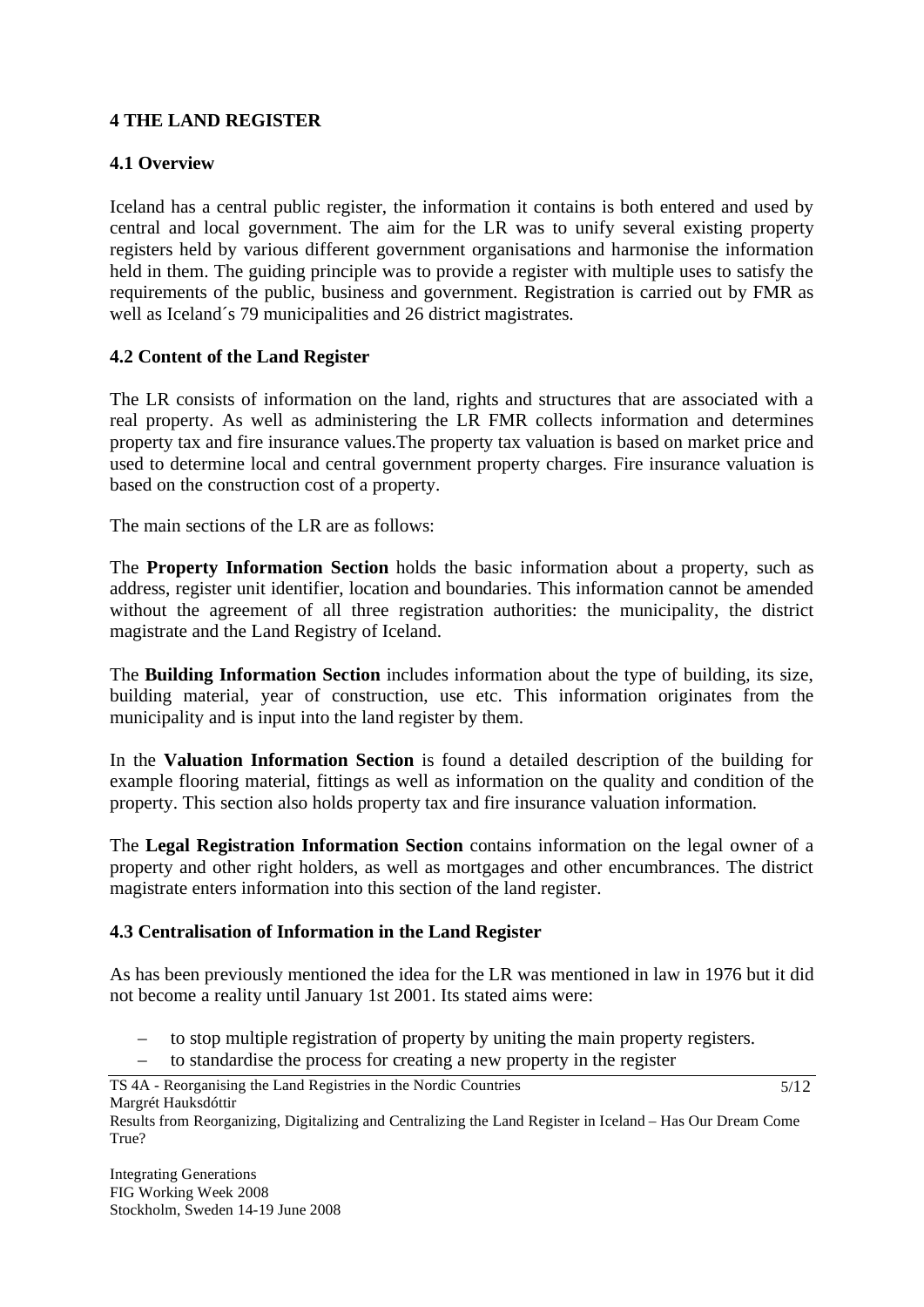- to link the LR and the house register held, by the National Register
- to take the first step in registering land boundaries in electronic form

In 2001 only three district magistrates were using computer systems for legal registration, the remainder were still using legal registration books, many of which were handwritten. Transferring this information into electronic format was a considerable undertaking which is only now in its final stages. This work has been made more difficult by a surprisingly large number of discrepancies between information held in these books and that held by FMR. Prior to starting the project is was estimated that the rate of discrepancy would be 10%, in reality it was between 15 and 33% depending on the area of the country in question. Resolving these discrepancies often requires extensive cooperative investigation by the district magistrates, municipalities, FMR and owners.

# **5 ROLE OF THE REGISTRATION AUTHORITIES**

#### **5.1 Municipalities**

The municipalities fall under the Ministry for Transports from January 1st 2008.The building inspector of each municipality is responsible for supplying FMR with information on estates and building plots as well as all buildings in their district. The inspector has a direct link to the LR and inputs the aforementioned information during the pre-registration process.

The building inspector is responsible for the accuracy of this information. In the case of errors the general law on restitution of damages applies.

#### **5.2 The Land Registry of Iceland**

FMR falls under the Ministry of Finance. The agency owns and manages the LR, overseeing the technical and legal development of the system and training and supporting the other registration authorities in its use.

FMR must ensure that the information is as current as possible and to this end it can stipulate the form, content and timing of the pre-registration information supplied by the building inspector.

If FMR is made aware of inaccuracies in the LR it has the authority to request that the information be reviewed in conjunction with the municipality.

#### **5.3 District Magistrates**

District magistrates fall under the Ministry of Justice and all have a legal education. They oversee public administration within their own district; including divorce, property seizure and resale, police and customs matters and legal registration of property.

 $6/12$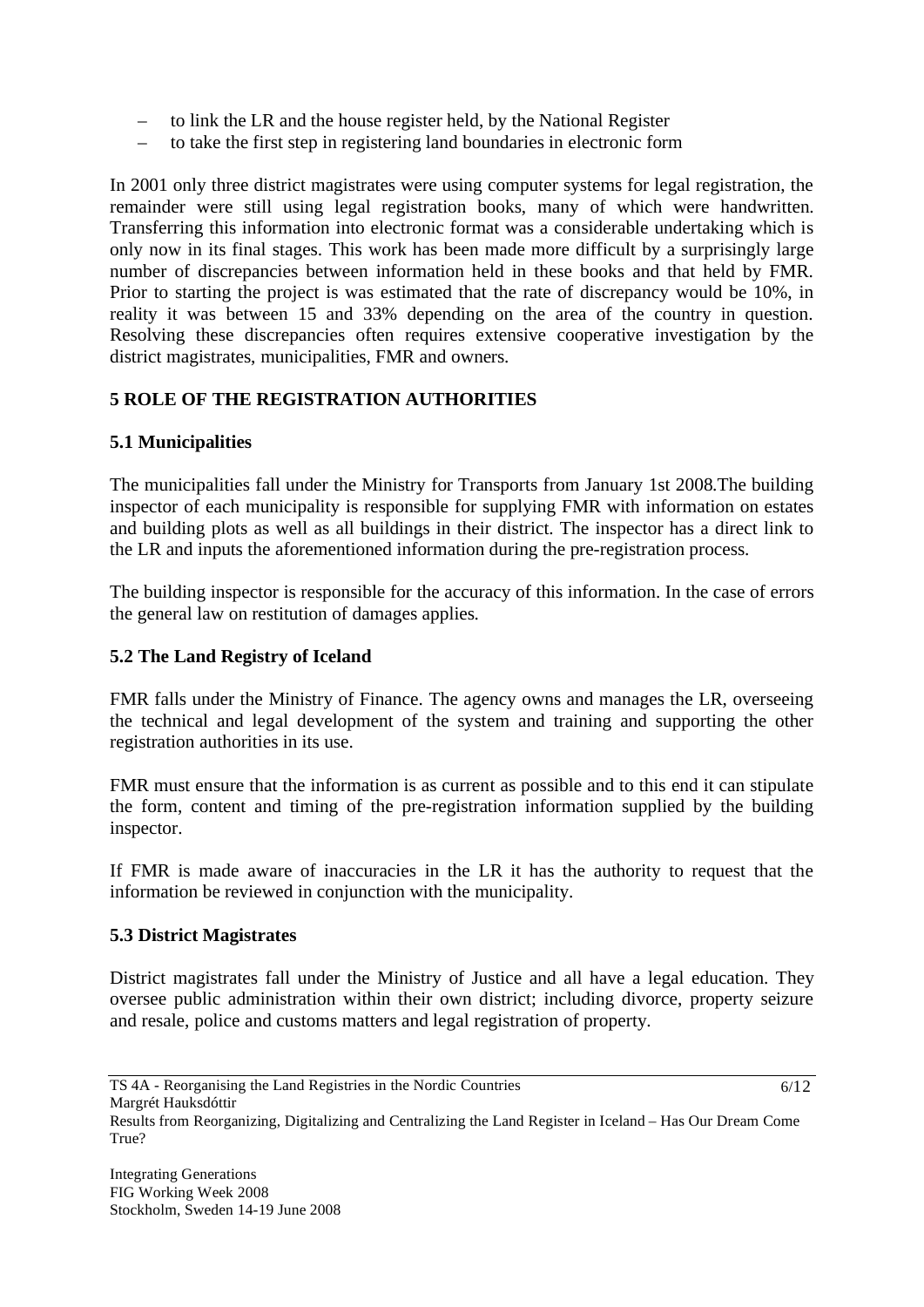Until 1992 district magistrates were also district judges and legal registration was a a court matter. Since then legal registration has been a matter of public administration, meaning that non-judicial complaint procedures are possible before resorting to the courts system.

Legal registration proceeds on the basis of a document that is submitted to the magistrate´s office in the district where the property is located. If the document relates to the creation of a new property it will have been pre-registered by the building inspector. The registrar compares the pre-registered information with that on the document and completes the registration formally. At this stage the new property is formally created in the LR.

There is no legal requirement that documents for registration be produced by a legal professional however, although it is not unknown for individuals to prepare their own sales deeds and documents, in practice it is lawyers and state-certified real estate agents who generally do this. Mortgages are usually produced by finanical institutions. Documents for registration must be submitted in duplicate. One copy must be on authorised document paper and will be retained by the District Magistrate. The second copy will be stamped on completion of legal registration and returned to the right-holder.

A document is entered into the "daylist" on the day it is submitted for registration. This is the date from which the document has priority regardless of when registration is actually completed. In most cases legal registration takes only two days but the Magistrate has up to 14 days to take a decision as to whether a document is admissible for registration.

# **6 DEVELOPMENT OF THE LAND REGISTER**

## **6.1 Events in Chronological Order**

| January 1st 2001     | LR established                                                                      |
|----------------------|-------------------------------------------------------------------------------------|
| 2001                 | 18 district magistrates use LRs legal registration section                          |
| 2002                 | 22 district magistrates use LRs legal registration section                          |
| 2003                 | Preparation for transfer of documents from the old legal registration<br>system     |
| 2004                 | 25 district magistrates use LRs legal registration section                          |
|                      | Electronic mortgage overviews available nationally                                  |
| <b>July 1st 2004</b> | Estates Law (nr. 81/2004) takes effect. This establishes that the Farms             |
|                      | and Estates Registers are now part of LR.                                           |
| 2005                 | Aerial photography of registered properties based on coordinates                    |
|                      | begins.                                                                             |
| January 1st 2006     | Fire insurance system integrated into LR for the use of insurance<br>companies.     |
| 2006                 | Pilot project initiated to allow FMR access to the electronic building              |
|                      | plans held by two of the larger municipalities.                                     |
|                      | Amendment to the law on Municipal Finance (nr. 4/1995). Property tax                |
|                      | assessment now to take place in the LR. Technical preparation begins.               |
| <b>May 2006</b>      | District magistrates begin scanning legally registered documents.                   |
|                      | $TX \land A$ - Reprogationaries the Land Registries in the Nordic Countries<br>7/12 |

TS 4A - Reorganising the Land Registries in the Nordic Countries Margrét Hauksdóttir 7/12

Results from Reorganizing, Digitalizing and Centralizing the Land Register in Iceland – Has Our Dream Come True?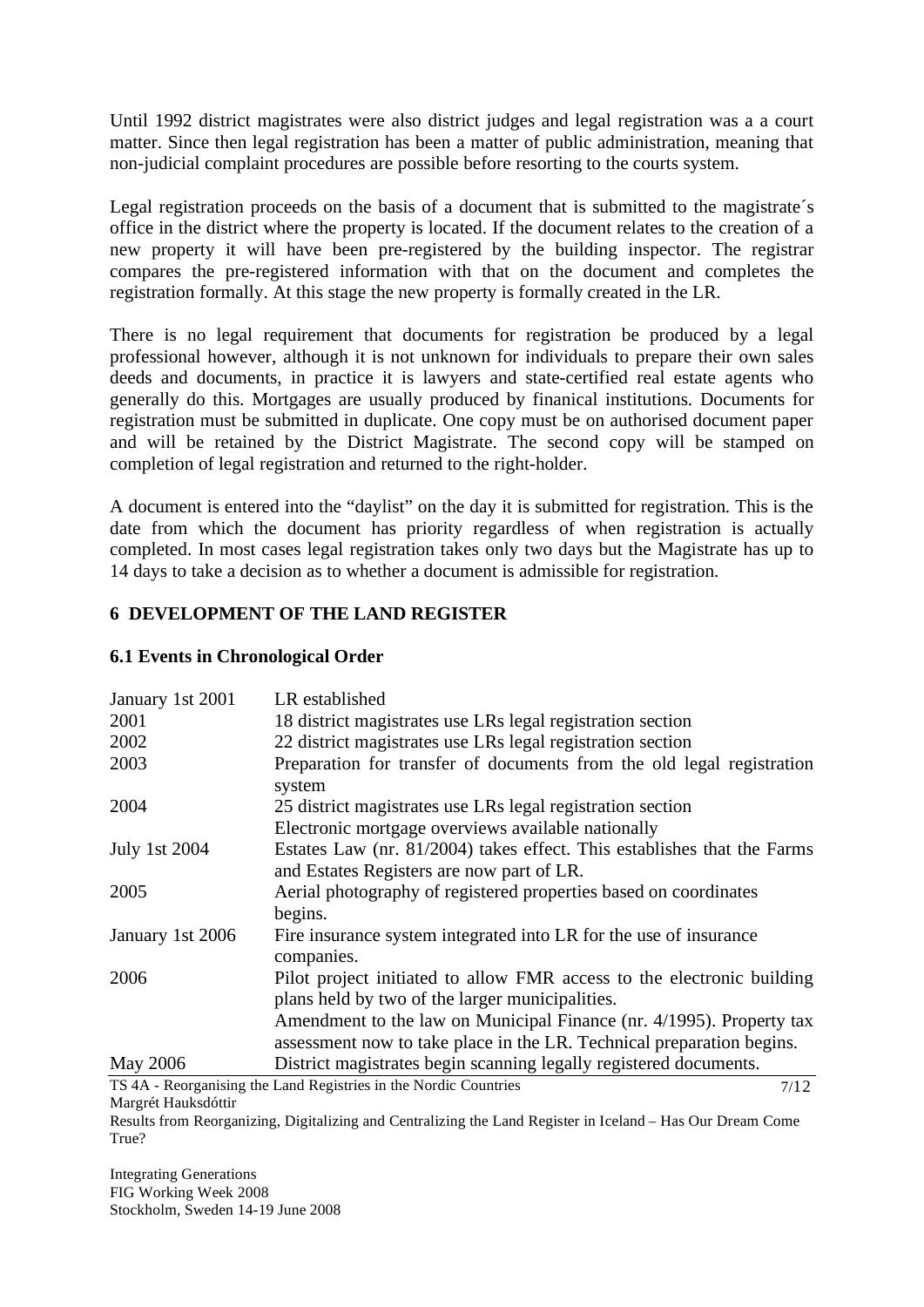| November 2007    | Iceland signs up to the EULIS project.                                     |
|------------------|----------------------------------------------------------------------------|
| January 1st 2007 | LR property tax assessment system launched. Each municipality              |
|                  | receives an access-controlled application covering all properties in their |
|                  | district. The municipality uses this to enter tax assessment amounts,      |
|                  | subsidies and discounts, calculate the assessment, draw up schedules       |
|                  | and produce various reports.                                               |
| March 2007       | Legal registration of motor vehicles in the LR begins and is linked with   |
|                  | the Motor Vehicle Register.                                                |
| May 2007         | A new system introduced to the LR for the use of all ministries that       |
|                  | covers all state-owned land.                                               |
| 2007-2008        | FMR acquires all coordinates for buildings in Iceland and continues to     |
|                  | publish aerial photographs of buildings. Around 98% of houses are          |
|                  | covered.                                                                   |
| April 2008       | Legal registration of ships in the LR begins and is linked with the Ships  |
|                  | Register.                                                                  |
|                  | Legal registration of non-fixed assets begins in the same system.          |
| September 2008   | Legal registration of aeroplanes in the LR will begin and will be linked   |
|                  | to the Aeroplane Register.                                                 |
| 2008             | Iceland will connect to EULIS.                                             |

In April 2008 the total number of real properties in Iceland is about 180,000. Around 6% of real property, most of which is publically owned, has never been legally registered as this is not a legal requirement. Information on these properties appears in other parts of the LR. 96% of all legally registered properties are registered elctronically, with only 4% still remaining in paper form.

Results from Reorganizing, Digitalizing and Centralizing the Land Register in Iceland – Has Our Dream Come True?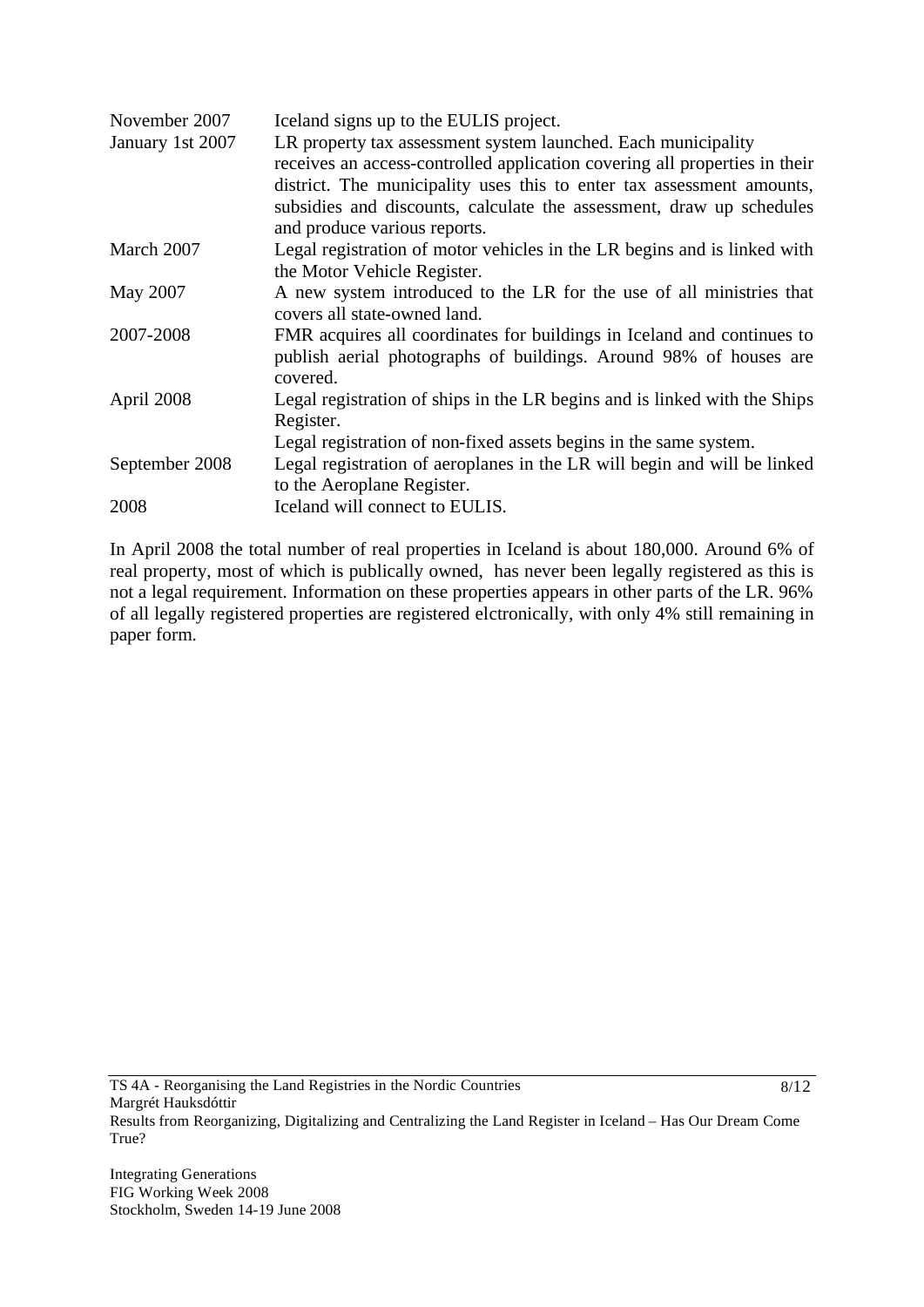# **6.2 Conceptual Model of the Land Register**



Figure 1: Conceptual Model of LR, 2007

This model was produced in 2007 and built on the idea that the basic registration attributes of each property consist of information on the land itself, the rights to which it is subject and any structures that are attached to the land. There are many peripheral registers that are derived from this base register which contain various additional information according to their nature and function. Examples of peripheral registers are the sales register, which contains property sale prices, the property valuation register, the fire insurance valuation register, the property tax assessment register etc. The LR is connected to the National Register and the Companies Register and receives automatic updates from them on a regular basis.

# **6.3 The Situation Today**

Two of the four original aims of the LR mentioned above have been achieved. Firstly, all registration authorities now register information directly in LR. Secondly, an agreed registration process is now in place meaning that each of the 500 individuals who work for the various registration authorities understands their role in the process as well as the role of the other authorities.

 $9/12$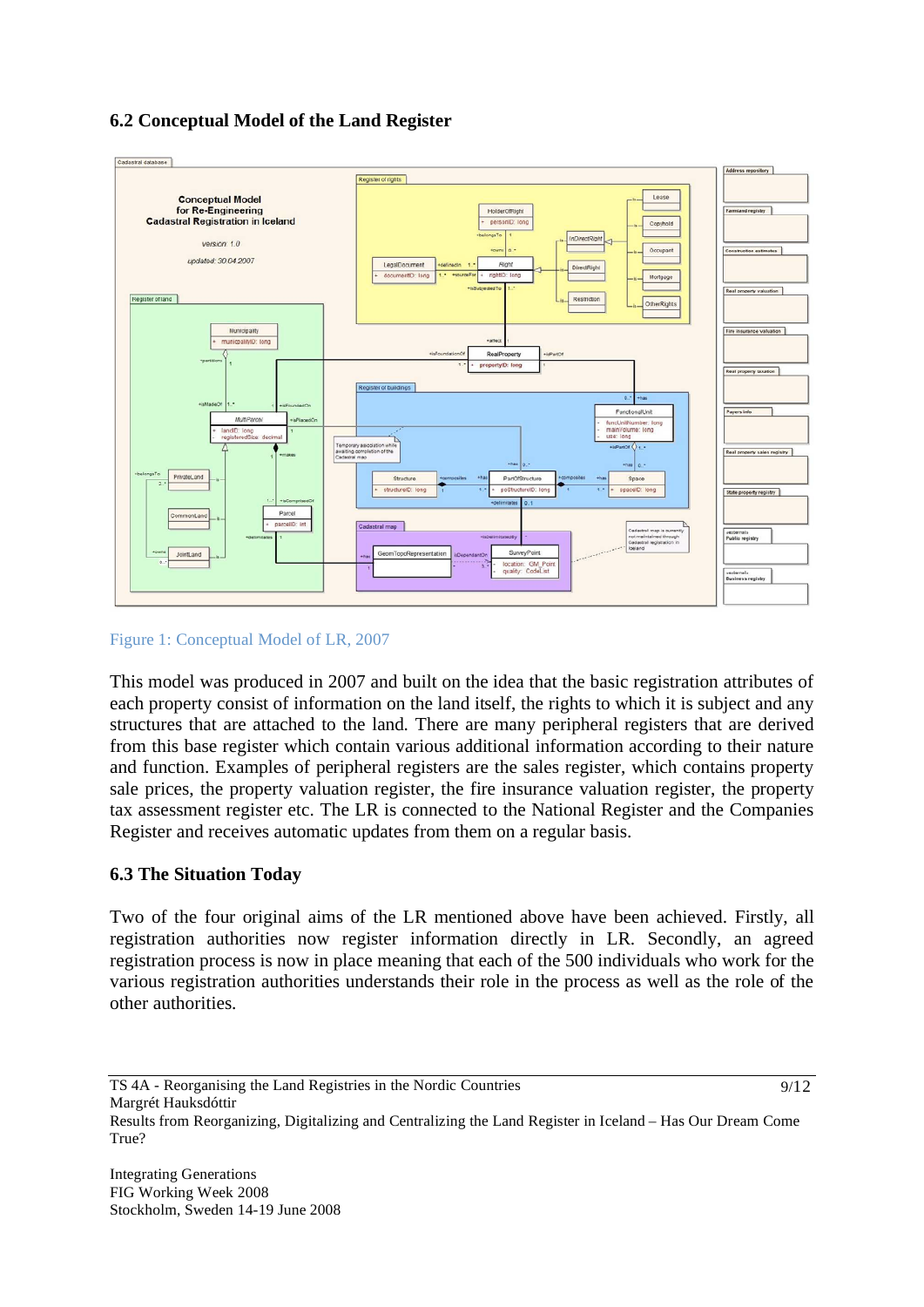## **6.4 Strengths of the Land Register**

Registration processes are clear and users have the knowledge and skills necessary to carry out their work in the system. There is good cooperation and regular consultation between the registration authorities which FMR is responsible for managing.

The information in the LR is trusted and if mistakes do arise payment of damages can be sought from the state.

Both cadastral and legal registration information are more easily accesible.

The system is secure and has been certified under BS 7799-2. System stability is also excellent with 99.8% availability during business hours in 2007.

## **6.5 Weaknesses of the Land Register**

Although information on property boundaries is key to property registration, Iceland is one of the few European countries who do not publish this information in plan form. A new department was recently formed within FMR to integrate a mapping system into the LR.

6% of property in Iceland remains unregistered. As previously mentioned most of this land is publically owned and FMR is working with the municipalities and central government to remedy the situation.

# **7 USE OF REGISTERED INFORMATION**

# **7.1 Distribution of Information**

The LR is a public register and is generally open to all. Access to certain information is restricted in accordance with data protection legislation.<sup>9</sup> For example information on all properties owned by a certain individual would be classified as personal information and access to it restricted to professionals who can demonstrate a legitimate need.

The LR has a wide userbase which includes: municipalities, banks, insurance companies, real estate agents, legal professionals, investment companies, The National Register, tax authorities and other government agancies.

Information from the LR is available in various forms. Firstly in paper certificates and printouts. A lot of information is also provided over the phone. Basic information is also provided free of change at FMRs website; www.fmr.is. There are also two fee-based services; the first has no access restrictions and provides all information on a property except details of mortgages, transfers and other legal documents, the second provides a full picture of the

TS 4A - Reorganising the Land Registries in the Nordic Countries Margrét Hauksdóttir

10/12

 $\overline{a}$ 

 $9$  The Law on The Protection of Privacy as regards the Processing of Personal Data, nr. 77/2000.

Results from Reorganizing, Digitalizing and Centralizing the Land Register in Iceland – Has Our Dream Come True?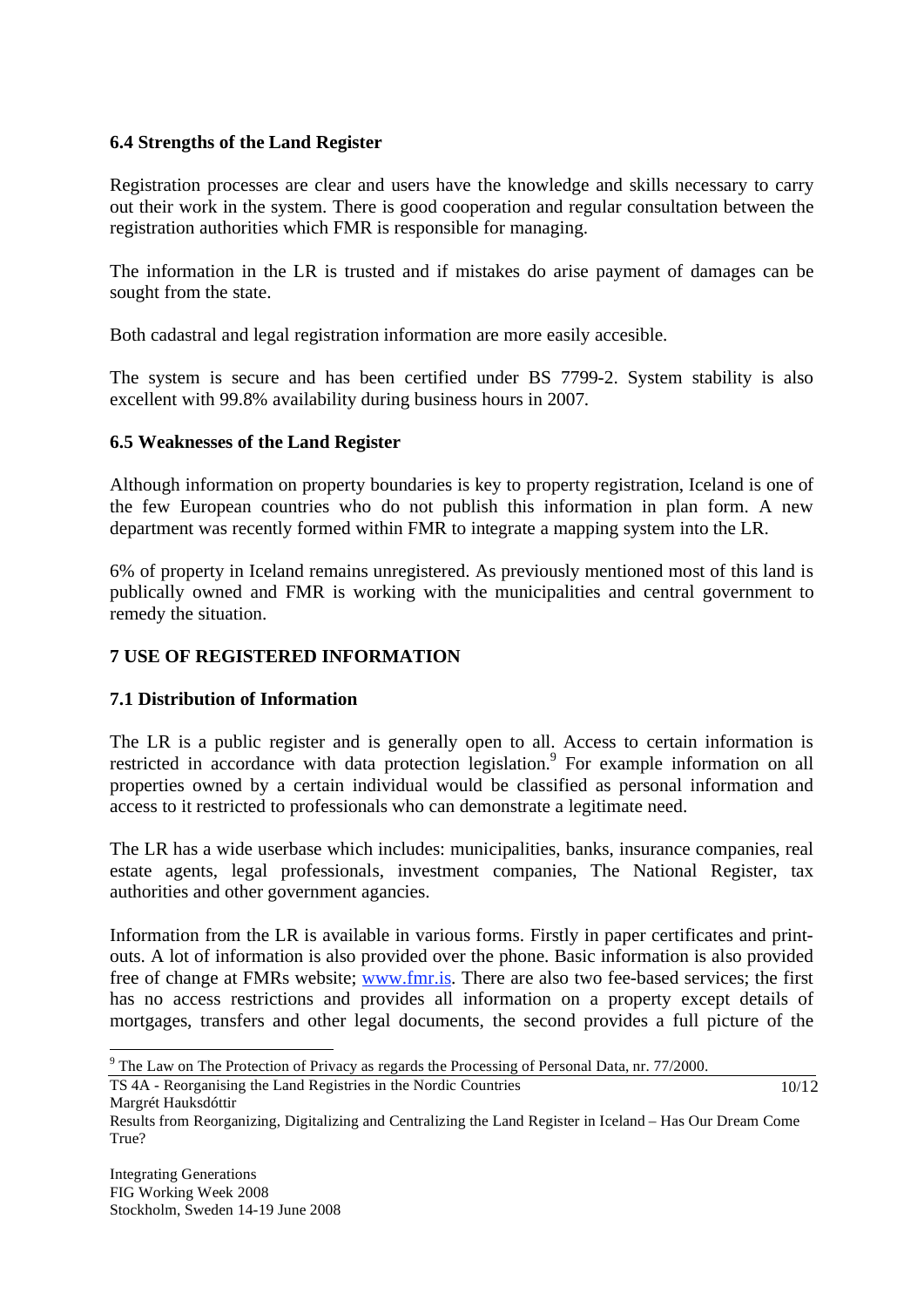current legal and financial status of the property and is only accessible by property professionals.

Furthermore FMR sells information directly and through intermediaries in the form of XML schema delivered through web-services. These web-services are built on Microsoft´s WSstandard as well as the intermediary´s electronic certificate, which is provided by a recognised certification body.

 Finally FMR provides one-off bespoke reports from the LR. There is an ever growing demand from banks and investment firms for property sales value reports and other information about the property market in general.

## **8 DEVELOPMENTS**

s

There is currently a bill being discussed by parliament that will amend the Law on the Registration and Valuation of Real Property. Some of the changes suggested in this bill are that:

- the process for registering a new property be simplified
- registration fees be abolished for the regiatration of new properties
- all revenue generated by sale of information be retained by FMR and not paid to Treasury
- there be a more clear requirement for property information to be published on a mapbase

Preparations for a joint project between FMR, the Ministry of Justice and the Ministry of Finance to implement electronic mortgage registration are well underway.

A project to introduce a national address register is planned and it has been agreed that FMR will carry out the project and manage the resulting register as an integral part of the LR.

There is also work underway to connect the LR and the National Register more closely so that individuals can register their legal domicile in a specific flat in a house, rather than just the house as a whole as is currently the case.

Work on the LR will never be finished, the use of its information is constantly increasing and to support continuing prosperity in the country we have to meet the new demands of the users while ensuring the reliability of the information we provide and the efficiency of the registration process for new information.

11/12

Results from Reorganizing, Digitalizing and Centralizing the Land Register in Iceland – Has Our Dream Come True?